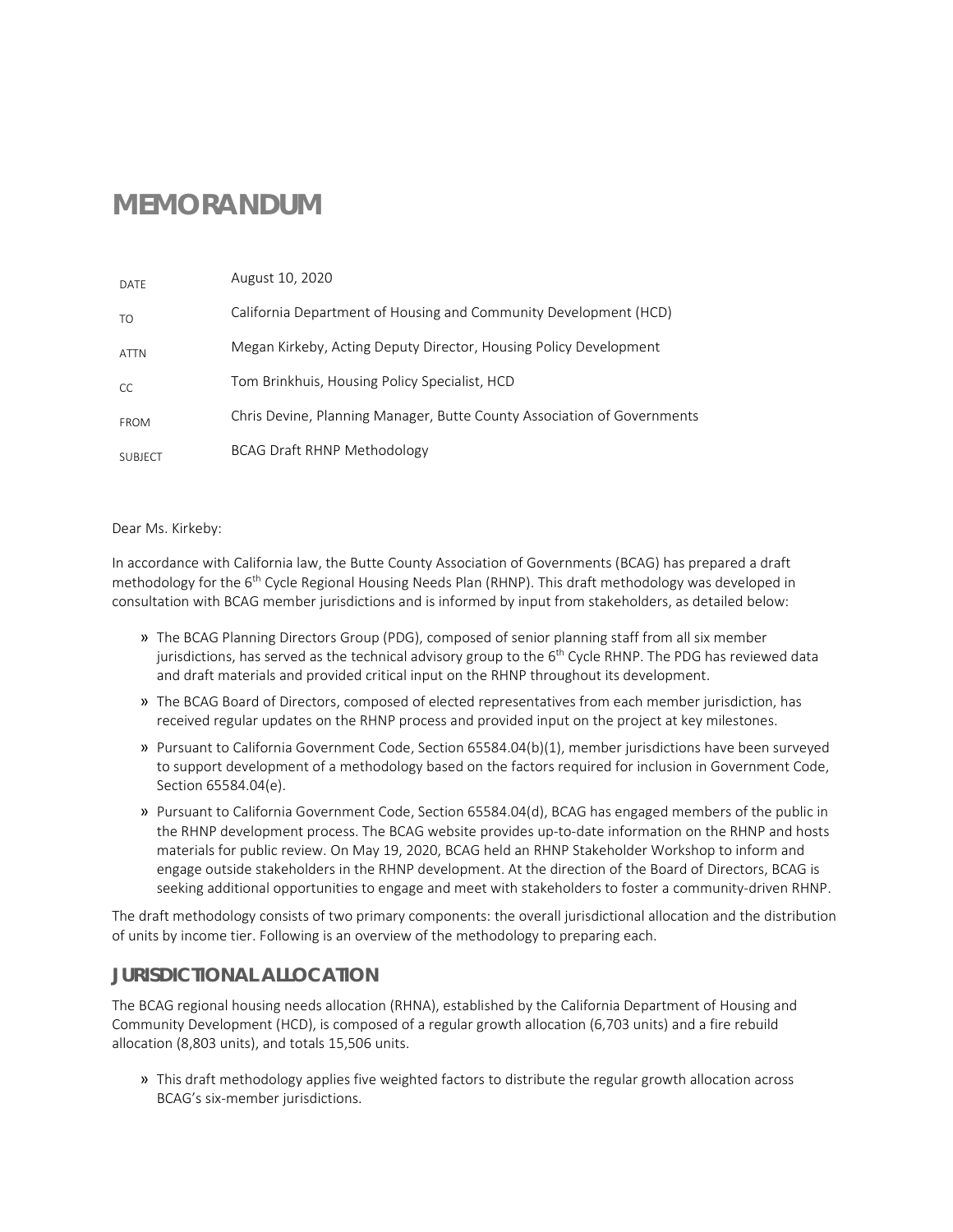» The fire rebuild allocation is separately assigned to the jurisdictions that lost units in the Camp Fire (the Town of Paradise and Unincorporated County) based on the total rebuild units assigned and each jurisdiction's proportionate loss of units in the fire.

To distribute the regular growth allocation among the jurisdictions, the methodology starts with assigning a base allocation, which is the product of the jurisdictions' forecasted share of regular growth in the 2018–2040 BCAG Growth Forecast and the regular growth allocation. The base allocation establishes a foundational allocation that recognizes the significant capacity differences between jurisdictions and provides for an allocation that is suitable for each jurisdiction's existing size. For example, the most populous city in the region, Chico, has approximately 57 times more housing units than the least populous city, Biggs; while the 2018–2040 BCAG Growth Forecast attributes 45 percent of anticipated regional housing growth to Chico and only 1.3 percent to Biggs, these projections represent a local housing unit increase of 31.2 percent in Biggs and only 18.7 percent in Chico. The base allocation is shown in Table 1.

| Jurisdictional Percent of Regional Growth in |                           |                        |  |  |  |  |  |  |  |
|----------------------------------------------|---------------------------|------------------------|--|--|--|--|--|--|--|
| <b>Jurisdiction</b>                          | 2018-2040 Growth Forecast | <b>Base Allocation</b> |  |  |  |  |  |  |  |
| <b>Biggs</b>                                 | 1.3%                      | 87                     |  |  |  |  |  |  |  |
| Chico                                        | 45.0%                     | 3,016                  |  |  |  |  |  |  |  |
| Gridley                                      | 5.4%                      | 362                    |  |  |  |  |  |  |  |
| Oroville                                     | 9.7%                      | 650                    |  |  |  |  |  |  |  |
| Paradise                                     | 5.6%                      | 376                    |  |  |  |  |  |  |  |
| County Unincorporated                        | 33.0%                     | 2,212                  |  |  |  |  |  |  |  |
| Total                                        | 100%                      | 6,703                  |  |  |  |  |  |  |  |

#### TABLE 1 BASE ALLOCATION

#### **ALLOCATION FACTORS**

Using the base allocation as a foundation, the draft methodology adjusts each jurisdiction's regular growth allocation using a series of weighted factors, each of which is normalized on a scale of 0.5 to 1.5 to allow for ease of computation and comparison of factors among each other.

In preparation for choosing the allocation factors, BCAG collected and analyzed more than 20 data layers, including:

- » Jobs and jobs-housing balance
- » Opportunities and constraints to development in each jurisdiction
- » Preserved and protected land
- » Designated agricultural land
- » The distribution of household growth in the regional transportation plan (the base allocation)
- » Cost-burdened households
- » Overcrowding
- » Homelessness
- » Loss of housing units from the Camp Fire
- » Wildfire risk
- » Flood and erosion hazards
- » Protected and/or sensitive environmental lands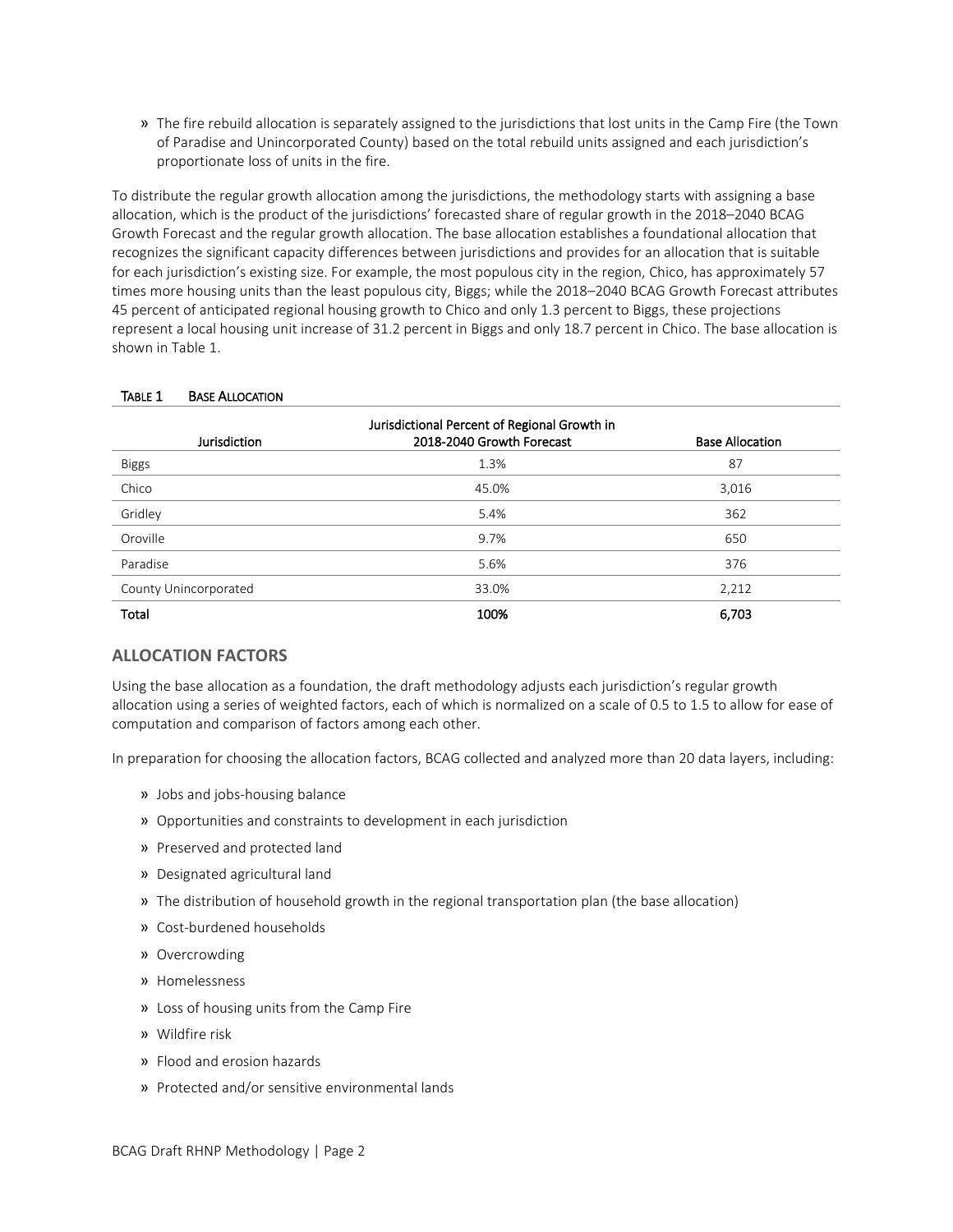- » Vehicle miles traveled
- » Transit connectivity
- » Affordable housing stock
- » HCD/Tax Credit Allocation Committee (TCAC) Opportunity Maps
- » Childhood poverty status

After thoughtful consideration, BCAG proposes to use Transit Connectivity, Jobs, Wildfire Risk, Agriculture and Forest Land Preserves, and a combined HCD/TCAC Opportunity Maps, and Childhood Poverty Status measure of opportunity as the factors to adjust the base allocation. Each of these measures is shown in Table 2 and described in more detail herein.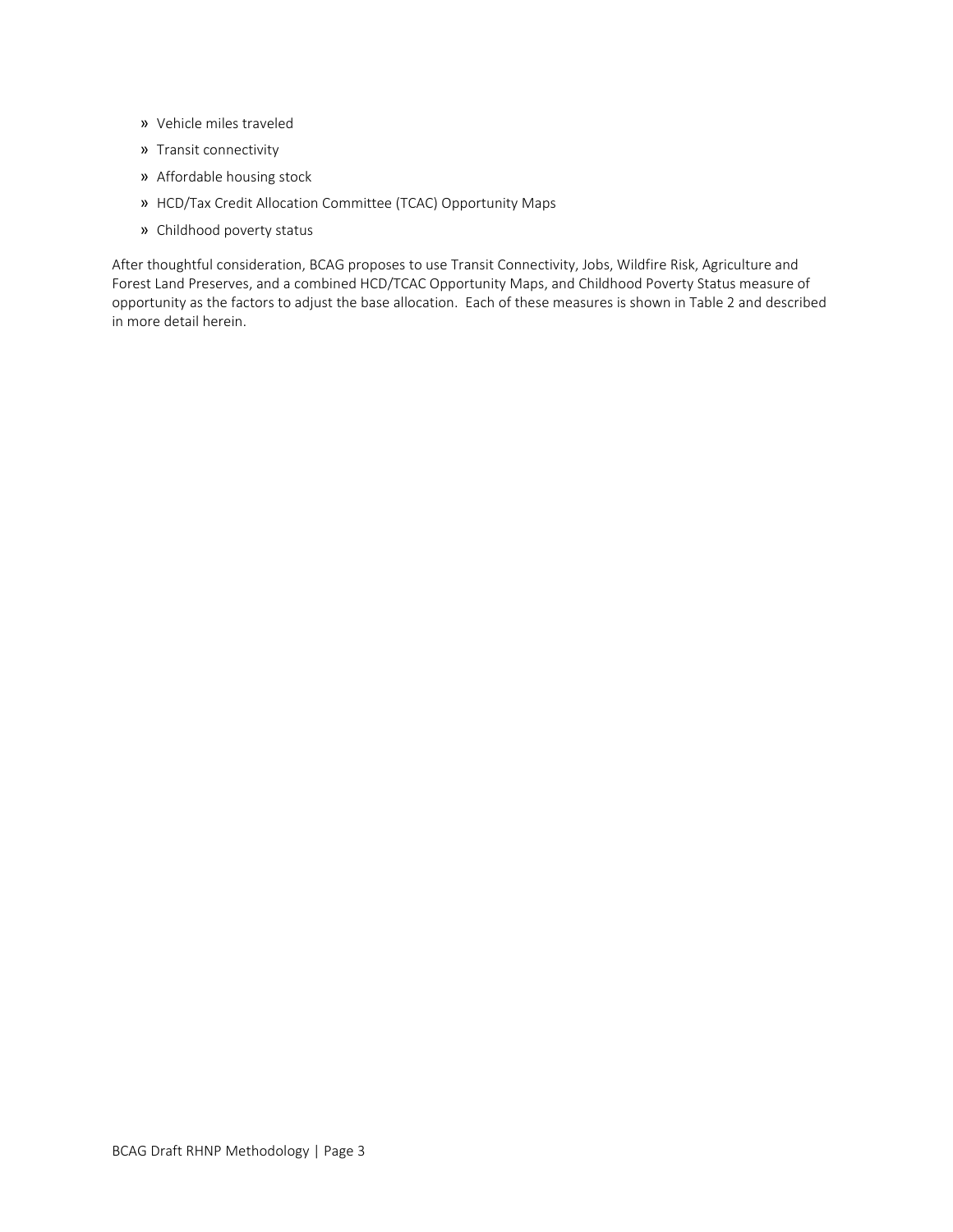|                       |                         |      |                         |                                                | Opportunity                    |                                                                |                                                     |  |  |
|-----------------------|-------------------------|------|-------------------------|------------------------------------------------|--------------------------------|----------------------------------------------------------------|-----------------------------------------------------|--|--|
| Jurisdiction          | Transit<br>Connectivity | Jobs | Wildfire<br><b>Risk</b> | Agriculture<br>and Forest<br>Land<br>Preserves | HCD/TCAC<br>Opportunity<br>Map | Percent of<br>Children<br>Living Above<br>the Poverty<br>Level | Combined<br>HCD/TCAC<br>and<br>Childhood<br>Poverty |  |  |
| <b>Biggs</b>          | 0.57                    | 0.50 | 1.50                    | 1.43                                           | 0.86                           | 0.83                                                           | 0.78                                                |  |  |
| Chico                 | 1.50                    | 1.50 | 1.48                    | 1.24                                           | 1.50                           | 1.21                                                           | 1.50                                                |  |  |
| Gridley               | 0.65                    | 0.54 | 1.50                    | 1.34                                           | 0.87                           | 1.16                                                           | 1.02                                                |  |  |
| Oroville              | 1.07                    | 0.76 | 1.46                    | 1.32                                           | 0.79                           | 0.50                                                           | 0.50                                                |  |  |
| Paradise              | 0.78                    | 0.58 | 0.50                    | 1.50                                           | 0.57                           | 1.50                                                           | 1.05                                                |  |  |
| Unincorporated County | 0.50                    | 0.74 | 1.06                    | 0.50                                           | 0.50                           | 1.27                                                           | 0.84                                                |  |  |

### TABLE 2 PROPOSED FACTORS AND SCALED SCORES

### **Transit Connectivity**

Availability of transit service is a key consideration in siting housing since transit allows residents to access jobs and services without generating vehicle trips. The Transit Connectivity factor is based on the Transit Connectivity Score prepared by AllTransit for each incorporated jurisdiction and the County as a whole. The Transit Connectivity Score is a measure of how connected the average household member is to the availability of a transit ride and accessibility to jobs using transit. More information on the Transit Connectivity Score and how it is developed is available in the [AllTransit Methods](https://alltransit.cnt.org/methods/AllTransit-Methods.pdf) document. BCAG consultants used the incorporated jurisdictions' and County-wide scores to derive a transit connectivity score for the unincorporated County.

### **Jobs**

The availability of jobs in a given community is an important consideration in siting housing, since residents need access to jobs for economic reasons, and the proximity of jobs to residents minimizes travel time and vehicle miles traveled (VMT). Current regional job count data is sourced from the California Employment Development Department (EDD). We determined the distribution of jobs per jurisdiction using each jurisdiction's proportion of regional jobs from the latest available (2017) Longitudinal Employer-Household Dynamics (LEHD) OnTheMap measures. Because this distribution predated the 2018 Camp Fire, we then adjusted jurisdictional jobs distribution to account for the fire impact and calculated the resulting Jobs Factor. A detailed fire-adjustment methodology is available upon request.

### **Wildfire Ris**k

The 2018 Camp Fire was the deadliest wildfire in the state's history and destroyed more than 14,000 homes in Butte County. The Wildfire Risk Factor uses 2020 CalFire measures of high- and very high-wildfire risk and geographic information system (GIS) analysis to determine what percentage of each jurisdiction's land is not at a high- or very high-risk of wildfire. The intent of this factor is to prioritize the construction of homes in jurisdictions with a lower risk of wildfire.

#### **Agriculture and Forest Land Preserves**

Agriculture is Butte County's number one industry; in 2018, it produced more than \$680 million worth of farming products. The region has a deep commitment to protecting its agriculture lands. In addition, the region has two national forests preserved from development. We used GIS analysis to determine the percentage of land in each jurisdiction not designated for agriculture or preserved as part of a national forest. The resulting percentage of land available for development makes up the Agriculture and Forest Land Preserves Factor.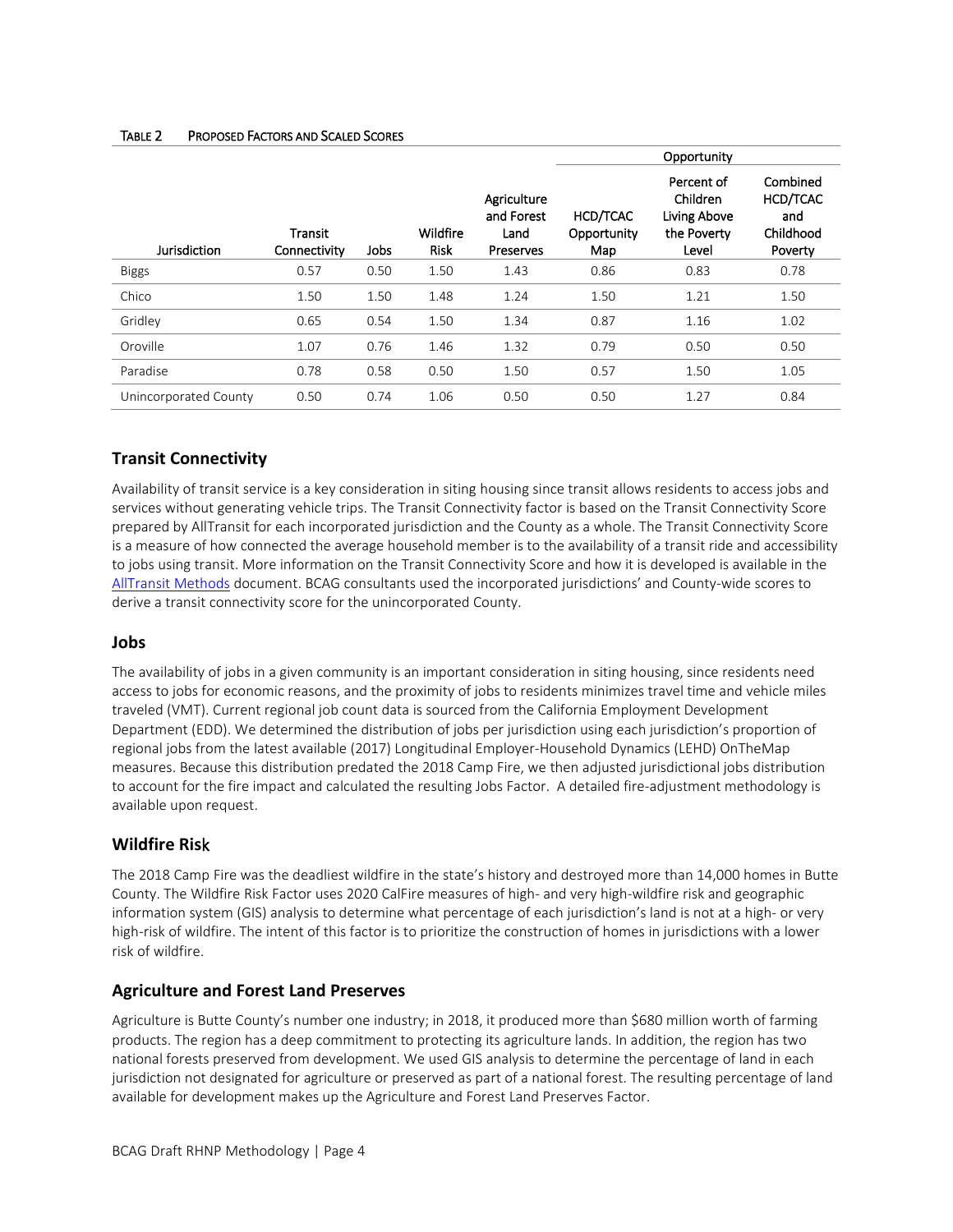### **Opportunity**

BCAG and member jurisdictions considered both HCD/TCAC Opportunity Maps and Percent of Children Living Above the Poverty Level as potential factors to support the equitable distribution of housing units.

- » The HCD/TCAC Opportunity Maps calculate opportunity scores at the census block group level using 21 indicators: Income, Adult Educational Attainment, Labor Force Participation, Job Proximity, Median Home Value, 12 environmental health/pollution indicators, 4th Grade Math Proficiency, 4th Grade Reading Proficiency, High School Graduation Rate, and Students Living Above the Federal Poverty Level.
- » The Percent of Children Living Above Poverty Level measure uses 2013–2018 American Community Survey data prepared by the U.S. Census Bureau. This measure was considered because it has been recognized as a strong indicator for evaluating the level of economic stability and opportunity for families with children in a population. In addition, childhood poverty status has implications for positive life outcomes, as recognized by the similar Students Living Above Poverty Level indicator in the HCD/TCAC Opportunity measure.

BCAG determined that a combination of these two indicators would be the best measure of economic opportunity, because neither of them seemed to represent conditions in Butte County on its own. For example, the Town of Paradise, which scored second lowest in the County using the TCAC/HCD measure, is generally recognized as offering greater opportunity than many other jurisdictions in the County; this fact is borne out by the Percent of Children Living Above Poverty. Ultimately, BCAG and its member jurisdictions agreed to add the normalized (0.5 to 1.5) scores of the two measures and re-normalize the sum to create a new, combined measure of opportunity. The combination addresses concentrations of poverty and maximizes access to opportunity, as measured by HCD/TCAC.

### **FACTOR WEIGHTING**

Following selection of the factors, the draft methodology assigns weights to each. These weights establish what percentage of the total allocation will be distributed based on that factor. Each of the factors advance important priorities in the BCAG region and were therefore assigned an equal weight of 10 percent each so that 50 percent of the allocation is determined by the five factors. The remaining 50 percent of units are allocated in accordance with the Regional Growth Forecast and the base allocation. This supports consistency with the Regional Transportation Plan and Sustainable Communities Strategy (RTP/SCS) as well as member jurisdiction General Plans and favors a more balanced distribution of growth, rather than concentrating a vast majority in the City of Chico. All weights are summarized below.

- » Combined TCAC/HCD Opportunity and Childhood Poverty Status Factor: 10-percent weight
- » Transit Connectivity: 10-percent weight
- » Number of Jobs: 10-percent weight
- » Wildfire Risk: 10-percent weight
- » Agriculture and Forest Land Preserves: 10-percent weight
- » Base Allocation: 50-percent weight

Table 3 shows the resulting factor-adjusted allocations for each jurisdiction.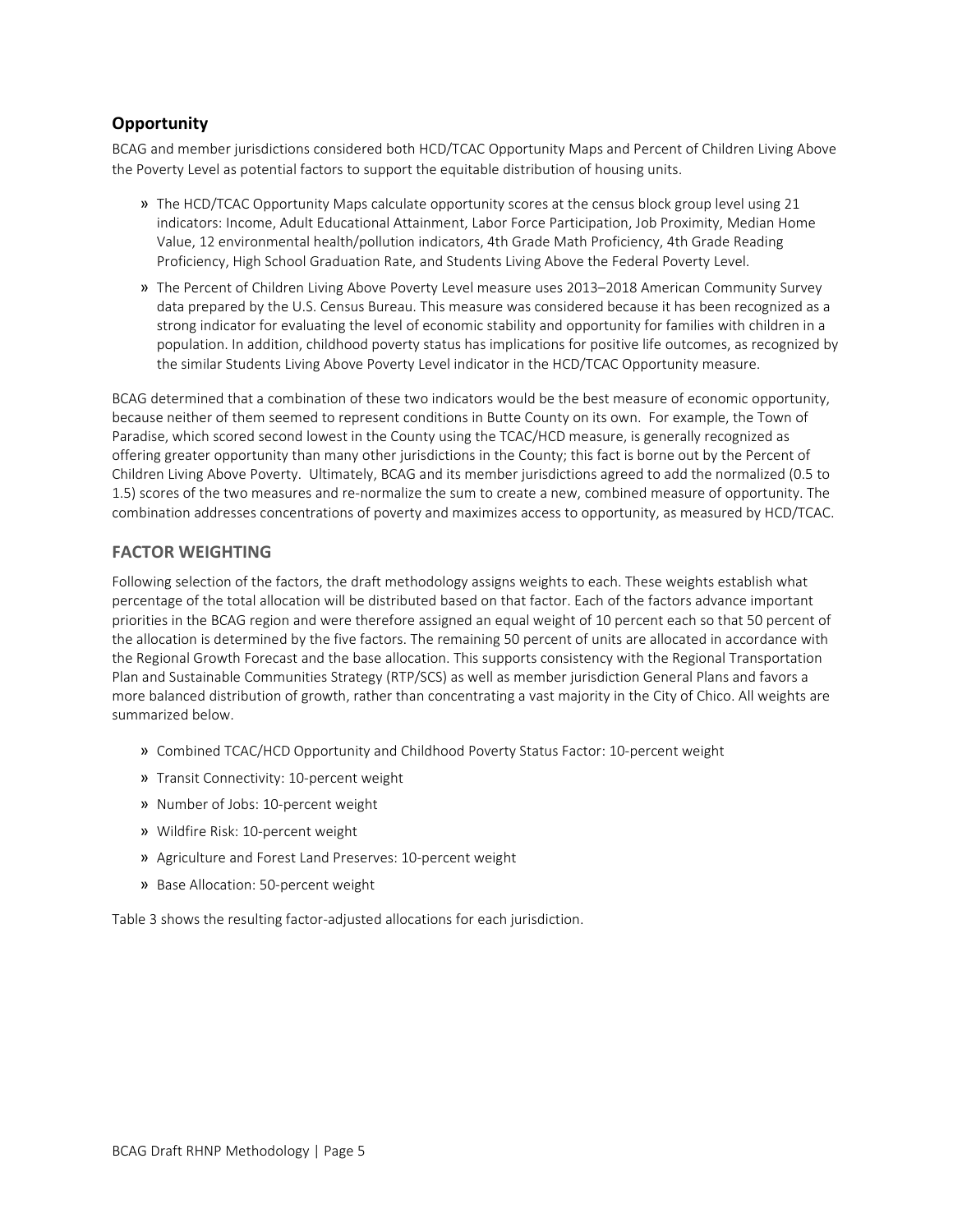| <b>Jurisdiction</b> | <b>Base Allocation</b> | <b>Factor-Adjusted Allocation</b> | Divergence     |
|---------------------|------------------------|-----------------------------------|----------------|
| <b>Biggs</b>        | 87                     | 81                                | (6)            |
| Chico               | 3,016                  | 3,488                             | 472            |
| Gridley             | 362                    | 344                               | (17)           |
| Oroville            | 650                    | 625                               | (25)           |
| Paradise            | 376                    | 342                               | (34)           |
| Unincorporated      | 2,212                  | 1,823                             | (389)          |
| Total               | 6,703                  | 6,703                             | $\blacksquare$ |

#### TABLE 3 BASE ALLOCATION AND FACTOR ADJUSTMENT

### **FIRE REBUILD ALLOCATION**

Once the regular growth allocation has been distributed to each jurisdiction, the fire rebuild allocation is added to reach the total allocation for all jurisdictions. As described above, this step simply distributes the units explicitly assigned by HCD as fire rebuild units to the two jurisdictions that lost housing units in the Camp Fire, based on the total allocation and each jurisdiction's proportion of total housing unit loss. Table 4 shows the combination of the factor-adjusted regular growth allocation with the fire rebuild allocation to create the cumulative total allocation.

| Jurisdiction   | <b>Factor-Adjusted Allocation</b> | <b>Fire Allocation</b>   | <b>Total Allocation</b> |
|----------------|-----------------------------------|--------------------------|-------------------------|
| <b>Biggs</b>   | 81                                | $\overline{\phantom{0}}$ | 81                      |
| Chico          | 3,488                             | $\overline{\phantom{0}}$ | 3,488                   |
| Gridley        | 345                               | $\overline{\phantom{0}}$ | 345                     |
| Oroville       | 625                               | $\overline{\phantom{0}}$ | 625                     |
| Paradise       | 342                               | 6,838                    | 7,180                   |
| Unincorporated | 1,823                             | 1,965                    | 3,788                   |
| Total          | 6,703                             | 8,803                    | 15,506                  |

### TABLE 4 FIRE REBUILD AND FINAL ALLOCATION

# **INCOME ALLOCATION METHODOLOGY**

The regional housing allocation provided by HCD includes both a total number of housing units and a distribution of those housing units across four affordability tiers: very low-income, low-income, moderate-income, and above moderate-income. Once the overall allocation for each jurisdiction is set, each jurisdiction's housing unit allocation must be distributed among the four income tiers and the sum allocation in each income tier across all jurisdictions must equal the total amount set by HCD. The BCAG regional income tier allocation from HCD is separated into two categories: regular growth and fire rebuild units, which are shown in Table 5.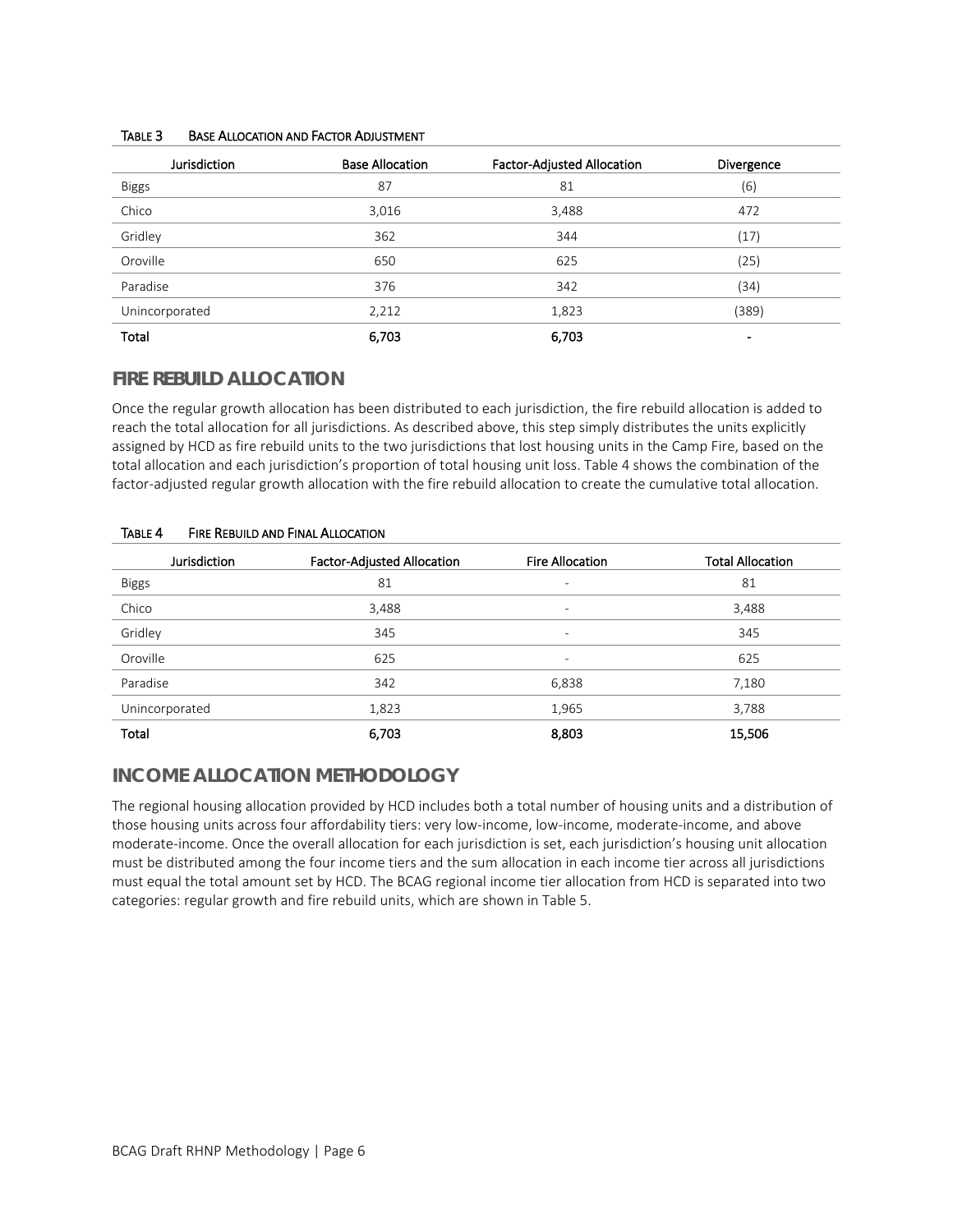|                | Regular Growth      |                   | Fire Rebuild |                   | All Units Combined  |            |  |
|----------------|---------------------|-------------------|--------------|-------------------|---------------------|------------|--|
| Income Level   | <b>Unit Percent</b> | <b>Unit Total</b> | Unit Percent | <b>Unit Total</b> | <b>Unit Percent</b> | Unit Total |  |
| Very low       | 26%                 | 1,768             | 3.53%        | 310               | 13.4%               | 2,078      |  |
| Low            | 15%                 | 977               | 3.53%        | 310               | 8.3%                | 1,287      |  |
| Moderate       | 16%                 | 1.068             | 24.33%       | 2.142             | 20.7%               | 3,210      |  |
| Above Moderate | 43%                 | 2.890             | 68.62%       | 6.041             | 57.6%               | 8,931      |  |
| Total          | 100%                | 6,703             | 100.00%      | 8.803             | 100%                | 15,506     |  |

#### TABLE 5 BCAG REGIONAL INCOME TIER ALLOCATION

# **REGULAR GROWTH INCOME DISTRIBUTION**

BCAG proposes the following process to distribute the 'regular growth' units by income tier to each jurisdiction:

- » We start with the pre-fire income distribution for each jurisdiction estimated in the 2013–2018 American Communities Survey prepared by the U.S. Census Bureau.
- » For the municipalities, we then calculate the increase in units for each income tier needed to have each community match HCD's assigned income tier allocation by the horizon year 2040. We then use these factors to adjust each municipality's income distribution on a straight-line basis for the 8-year period of the RHNA.
	- As in the 5th Cycle, we propose not to engage in this process for the unincorporated County; foregoing this process for the County allows the County to generally maintain its current allocation among the income tiers and concentrates low- and very low-income housing in better resourced, incorporated jurisdictions.
	- Biggs already has more low-income housing units today than it would need to have in 2040 to match the HCD allocation. For that reason, Biggs' low-income unit allocation is proposed to be set to zero.
- » The next step involves checking each jurisdictions' combined allocation of low- and very low-income units to see if the combined percentage was greater than that assigned to it in the 5<sup>th</sup> Cycle. Because the 6<sup>th</sup> Cycle regular growth percent allocation of low- and very low-income units from HCD exceeds that of the 5th Cycle, it is not possible to maintain an absolute restriction on every jurisdiction's allocation of low- and very lowincome units, but we were able to do this for all jurisdictions other than Chico.
- » As a final step, we make adjustments to ensure that each jurisdiction's sum allocation across income tiers equals the jurisdiction's total regional allocation and that the county-wide allocation in each income tier is equal to the amount set by HCD.

The final proposed distribution of units across all income tiers is shown in Table 6. The full process can be viewed in an Excel spreadsheet being distributed with this memo.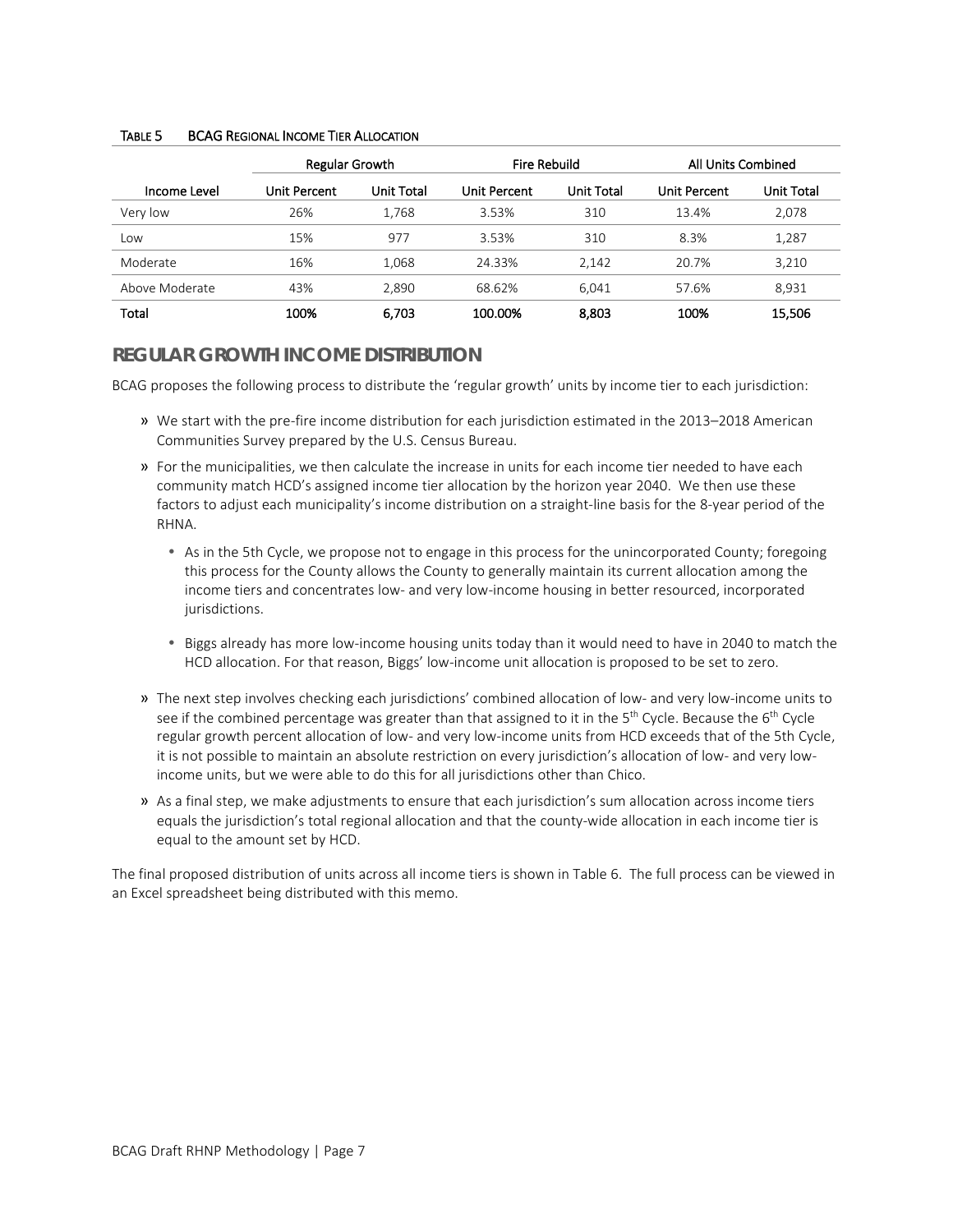|                        |       | Very Low | Low   |                          | Moderate |       | Above Moderate |       | Total                |  |
|------------------------|-------|----------|-------|--------------------------|----------|-------|----------------|-------|----------------------|--|
| Jurisdiction           | %     | HU       | %     | HU                       | %        | HU    | %              | HU.   | <b>Housing Units</b> |  |
| City of Biggs          | 45.6% | 37       | 0.0%  | $\overline{\phantom{a}}$ | 15.5%    | 13    | 38.9%          | 31    | 81                   |  |
| City of Chico          | 31.6% | 1,101    | 14.5% | 506                      | 22.3%    | 776   | 31.7%          | 1,104 | 3,488                |  |
| City of Gridley        | 34.4% | 118      | 11.8% | 41                       | 9.0%     | 31    | 44.8%          | 154   | 344                  |  |
| City of Oroville       | 27.0% | 169      | 0.7%  | 4                        | 12.0%    | 75    | 60.3%          | 377   | 625                  |  |
| Town of Paradise       | 21.1% | 72       | 18.7% | 64                       | 9.3%     | 32    | 50.9%          | 174   | 342                  |  |
| Unincorporated         | 14.8% | 271      | 19.9% | 362                      | 7.8%     | 142   | 57.5%          | 1,049 | 1,823                |  |
| <b>County Total</b>    | 26.4% | 1,768    | 14.6% | 977                      | 15.9%    | 1,068 | 43.1%          | 2,890 | 6,703                |  |
| <b>HCD Requirement</b> | 26.4% | 1.768    | 14.6% | 977                      | 15.9%    | 1.068 | 43.1%          | 2.890 | 6.703                |  |

#### TABLE 6 INCOME DISTRIBUTIONS BY JURISDICTION

# **FIRE REBUILD ALLOCATION INCOME DISTRIBUTION**

The fire rebuild allocation by income tier set by HCD is based on actual unit loss. To distribute the fire rebuild units by income tier between the Town of Paradise and the County, BCAG proposes to assign a rebuild share proportionate with the actual loss of units in each jurisdiction by income tier. This distribution is shown in Table 7.

#### TABLE 7 FIRE REBUILD ALLOCATION INCOME DISTRIBUTION

|                     | Very Low |     |      | Low |       | Moderate |       | Above Moderate | Total                |
|---------------------|----------|-----|------|-----|-------|----------|-------|----------------|----------------------|
| <b>Jurisdiction</b> | %        | нu  | %    | нu  | %     | нu       | %     | нu             | <b>Housing Units</b> |
| Town of Paradise    | 3.5%     | 310 | 3.5% | 310 | 14.6% | 1.287    | 56.0% | 4.930          | 6.838                |
| Unincorporated      | 0.0%     | -   | 0.0% | 0   | 9.7%  | 855      | 12.6% | 1.111          | 1.965                |
| <b>County Total</b> | 3.5%     | 310 | 3.5% | 310 | 24.3% | 2.141    | 68.6% | 6.041          | 8,803                |

# **TOTAL ALLOCATION BY INCOME TIER**

As a final step, the jurisdictional allocation by income tier for regular growth and fire rebuild are combined, yielding the total allocation for each jurisdiction in each income tier, shown in Table 8. The final row in Table 8 shows the overall HCD requirement for comparison.

#### TABLE 8 TOTAL ALLOCATION BY INCOME TIER

|                                |       | Very Low |       | Low                      | Moderate |       |       | Above Moderate | Total  |
|--------------------------------|-------|----------|-------|--------------------------|----------|-------|-------|----------------|--------|
| Jurisdiction                   | %     | HU       | %     | HU                       | %        | HU    | %     | HU             | HU     |
| City of Biggs                  | 45.6% | 37       | 0.0%  | $\overline{\phantom{0}}$ | 15.5%    | 13    | 38.9% | 31             | 81     |
| City of Chico                  | 31.6% | 1,101    | 14.5% | 506                      | 22.3%    | 776   | 31.7% | 1,104          | 3,488  |
| City of Gridley                | 34.4% | 118      | 11.8% | 41                       | 9.0%     | 31    | 44.8% | 154            | 344    |
| City of Oroville               | 27.0% | 169      | 0.7%  | 4                        | 12.0%    | 75    | 60.3% | 377            | 625    |
| Town of Paradise               | 5.3%  | 382      | 5.2%  | 374                      | 18.4%    | 1,319 | 71.1% | 5,105          | 7,180  |
| Unincorporated                 | 7.1%  | 271      | 9.6%  | 362                      | 26.3%    | 996   | 57.0% | 2,159          | 3,788  |
| <b>County Total</b>            | 13.4% | 2,078    | 8.3%  | 1287                     | 20.7%    | 3.209 | 57.6% | 8,931          | 15,506 |
| <b>Overall HCD Requirement</b> | 13.4% | 2,078    | 8.3%  | 1287                     | 21.7%    | 3,210 | 57.6% | 8.931          | 15,506 |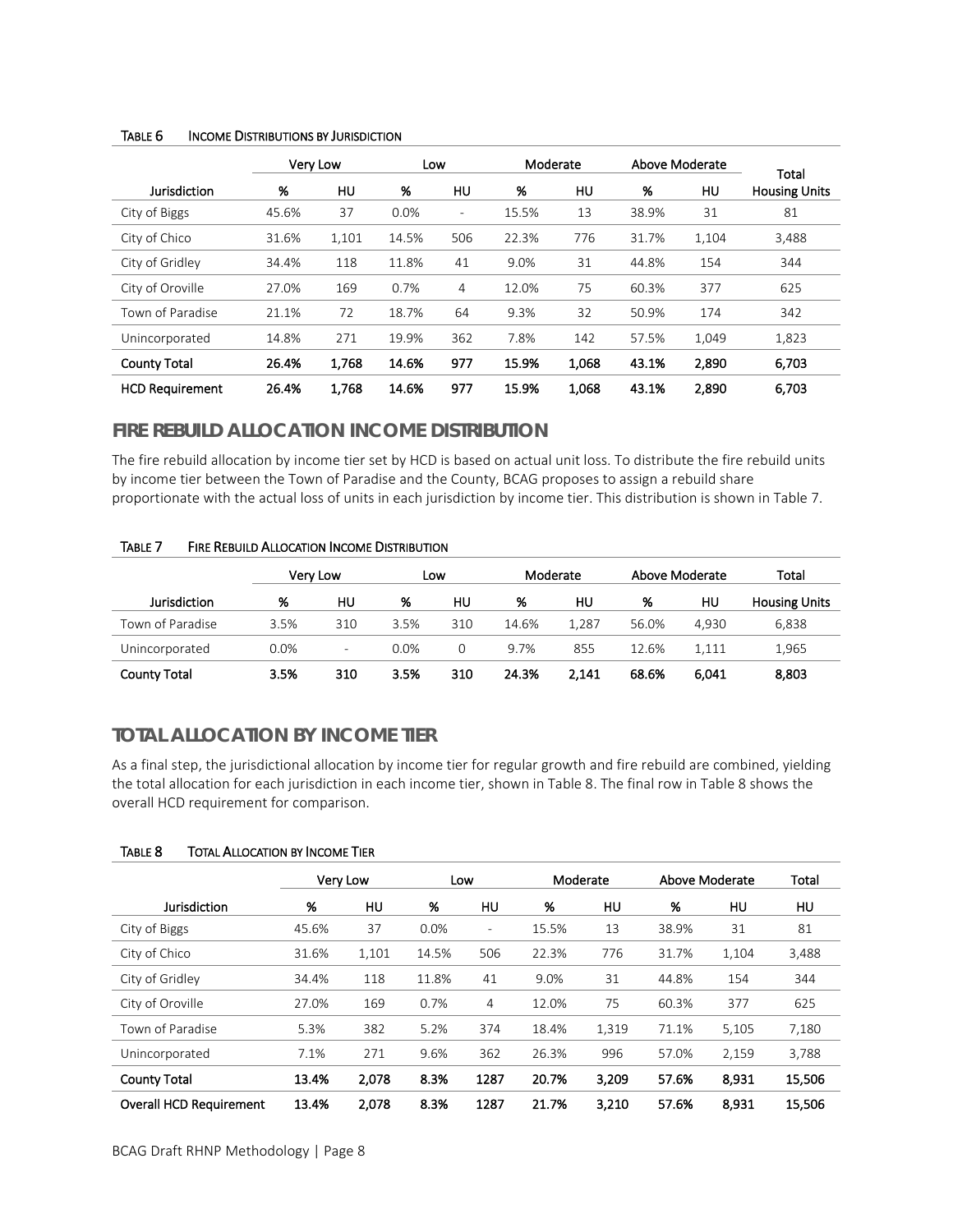# **STATUTORY OBJECTIVES**

Following state law, the draft methodology furthers all statutory objectives, as outlined below.

Objective 1. *Increasing the housing supply and the mix of housing types, tenure, and affordability in all cities and counties within the region in an equitable manner, which shall result in each jurisdiction receiving an allocation of units for low- and very low income households.*

As described above, the methodology for allocating units in each income tier supports a redistribution of units, such that the jurisdictions that currently have a lesser share of low- and very-low income units receive a larger allocation.

The draft methodology allocates units in all four income tiers to each of the region's six jurisdictions, with one exception. As noted above, the City of Biggs already accommodates a disproportionate share of the region's existing low-income housing units, with more than 20 percent of the City's existing units falling into this category. To further both Objectives 1 and 4, the City of Biggs was not assigned any additional low-income units (although it is assigned very low-income units).

Objective 2. *Promoting infill development and socioeconomic equity, the protection of environmental and agricultural resources, the encouragement of efficient development patterns, and the achievement of the region's greenhouse gas reductions targets provided by the State Air Resources Board pursuant to Section 65080.*

The draft methodology places the preponderance of units in incorporated, urbanized municipalities so as to support infill and socioeconomic equity. Moreover, two of the factors used in the draft methodology prioritize transit connectivity and proximity to jobs to encourage efficient development patterns and support efforts to minimize VMT and greenhouse gas (GHG) emissions. The draft methodology's incorporation of the Growth Forecast used in the Regional Transportation Plan, further supports consistency of the draft methodology with planning efforts to achieve regional GHG emission reduction targets. Additionally, the Agriculture and Forest Land Preserves factor prioritizes locating housing in areas not preserved or dedicated to agricultural uses.

Objective 3. *Promoting an improved intraregional relationship between jobs and housing, including an improved balance between the number of low-wage jobs and the number of housing units affordable to low-wage workers in each jurisdiction.*

A typical target relationship between jobs and housing is between 1.3 and 1.6 jobs for every one housing unit. No jurisdiction in the BCAG region has achieved this balance; two jurisdictions (Paradise and Oroville) have an excess of jobs, all others have an oversupply of housing units compared to jobs, as depicted in Table 9.

| <b>Jurisdiction</b>   | Total Jobs | <b>Total Housing Units</b> | <b>Jobs-Housing Balance</b> |
|-----------------------|------------|----------------------------|-----------------------------|
| <b>Biggs</b>          | 237        | 696                        | 0.34                        |
| Chico                 | 49,238     | 41,738                     | 1.18                        |
| Gridley               | 2,252      | 2,540                      | 0.89                        |
| Oroville              | 12,879     | 7,391                      | 1.74                        |
| Paradise              | 4,226      | 1,766                      | 2.39                        |
| County Unincorporated | 11,869     | 31,991                     | 0.37                        |

#### Table 9 Jobs-Housing Balance

The jobs-housing fit, or relationship of low-wage jobs to very low- and low-income households, shows similar but slightly different results. Looking only at existing low- and very-low income households and low-wage jobs located in the jurisdictions, Oroville (2.24 low-wage jobs to low-income households), Chico (2.13 low-wage jobs to low-income households), and Gridley (1.69 low-wage jobs to low-income households) show a need for more low- and very lowincome housing.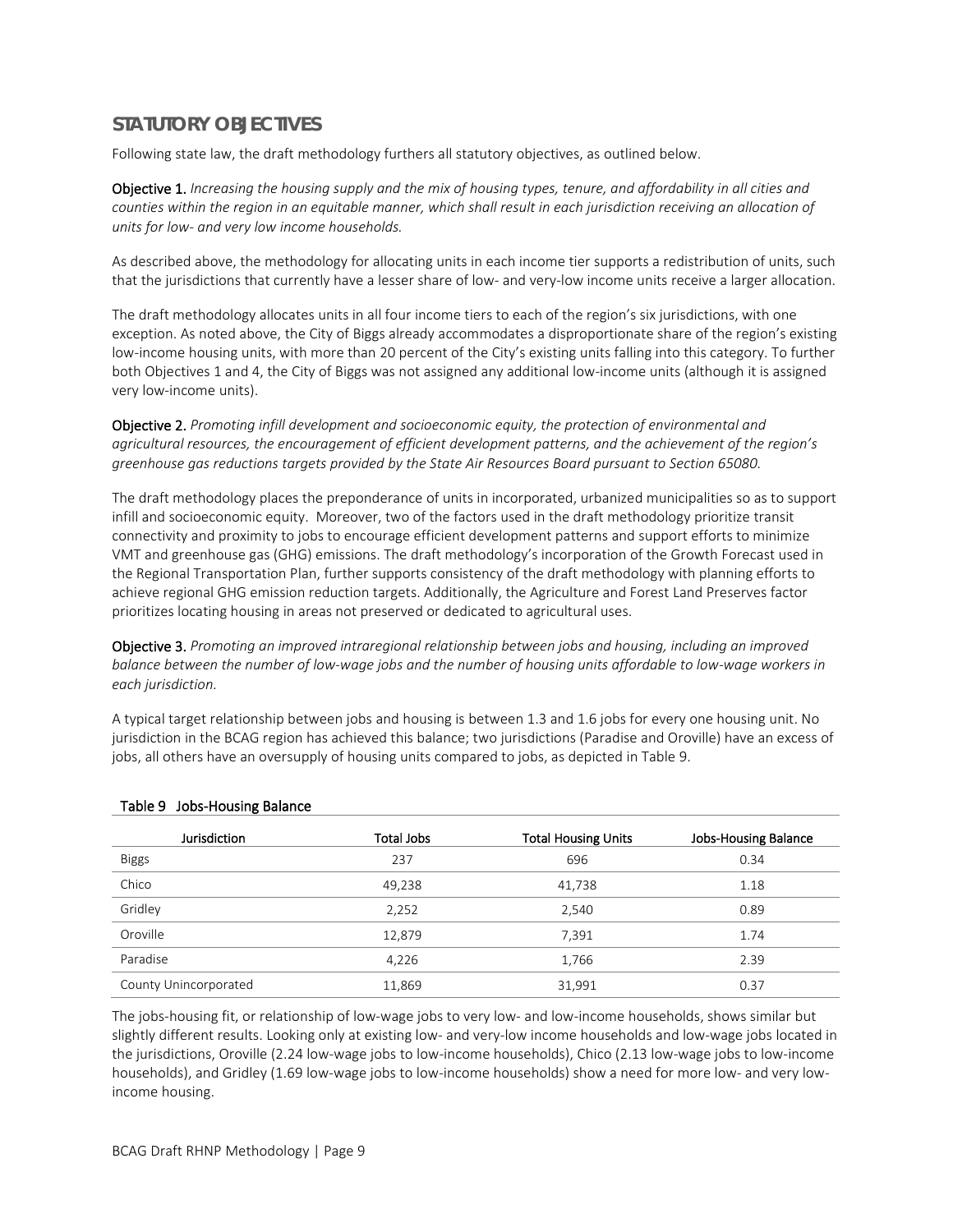The proposed allocation addresses these issues as follows:

- » The fire rebuild allocation addresses the current imbalance of jobs to housing units in Paradise by assigning a large number of units to that jurisdiction.
- » Oroville's higher number of jobs and better transit access, reflected in the Jobs and Transit Connectivity Factors, support the allocation of more housing units to Oroville; however, the city's low Opportunity Score, serves to temper some of the growth. Further, Oroville's existing low- and very-low income households as a percentage of total households in the city exceeds the regional average, so, in accordance with Objective 4, the city's allocation of low- and very-low income households is only moderate.
- » Gridley is just slightly outside of the preferred jobs-housing fit and is allocated a sufficient share of low- and very low-income housing units to encourage a shift to within the desired range.
- » Chico's significant allocation of housing units supports a better jobs-housing balance overall. Further, the City's proportionately large allocation of the region's low- and very low-income housing units supports an improved jobs-housing fit in Chico.

Objective 4. *Allocating a lower proportion of housing need to an income category when a jurisdiction already has a disproportionately high share of households in that income category, as compared to the countywide distribution of households in that category from the most recent American Community Survey.*

The draft methodology's distribution of housing units by income tier allocates a lower proportion of housing units by income category to jurisdictions whose existing share of units in that income tier is larger than the regional average. Similarly, the methodology allocates a greater proportion of units by income category to those jurisdictions whose existing share of units in that income tier is smaller than the regional average. As a result, all jurisdictions are assigned housing units by income tier at levels that would move their share of units by income tier closer to the regional average once constructed.

#### Objective 5. *Affirmatively furthering fair housing.*

BCAG proposes to directly address the objective of affirmatively furthering fair housing by specifically considering the HCD/TCAC Opportunity Analysis and Children Living in Poverty as factors in its methodology.

Furthermore, the draft methodology results in a concentration of housing units in the City of Chico, which offers by far the greatest opportunity in the county, as defined by the HCD/TCAC Opportunity Maps. Chico is one of only two jurisdictions in the county to achieve a positive score (13.14) when the TCAC/HCD Opportunity Map census block group data is aggregated on a jurisdictional scale. The only other jurisdiction to receive a positive score, the City of Gridley, scored only 0.22, and all other jurisdictions scored below zero. Thus, the placement of a preponderance of units in the City of Chico is a strong step toward affirmatively furthering fair housing in the BCAG region.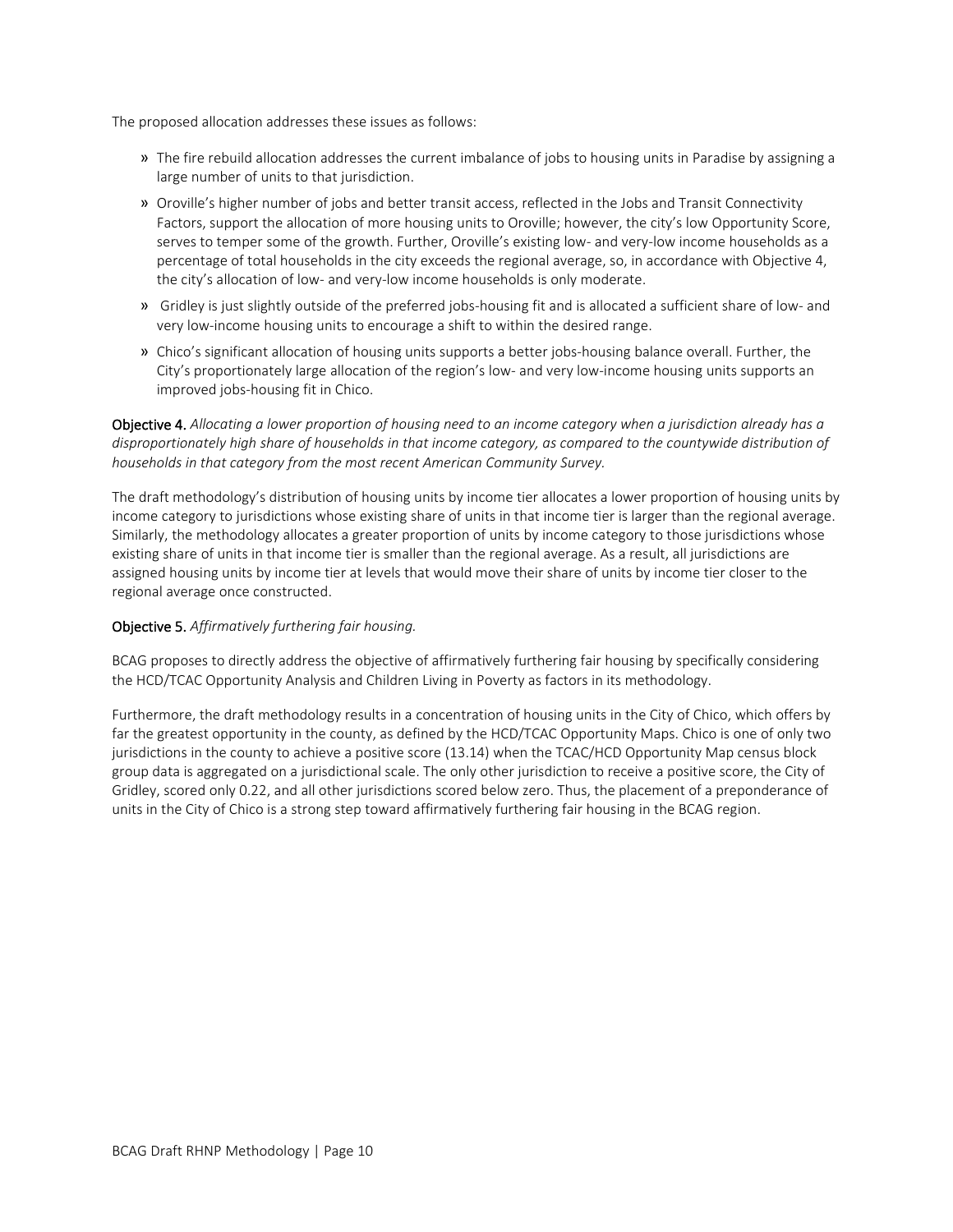### A 2018 Pre-Fire Housing by Income Group (Base)

|                     | <b>Very Low</b> |           | <b>ILow</b> |            | Moderate |        | Above Moderate |            | <b>Total</b>         |
|---------------------|-----------------|-----------|-------------|------------|----------|--------|----------------|------------|----------------------|
| Jurisdiction        |                 | <b>HU</b> | %           | <b>IHU</b> |          | IHU    | 1%             | <b>IHU</b> | <b>Housing Units</b> |
| City of Biggs       | 16.8%           | 114       | 20.7%       | 141        | 19.0%    | 129    | 43.5%          | 296        | 680                  |
| City of Chico       | 28.3%           | 10,171    | 13.4%       | 4,811      | 15.2%    | 5,444  | 43.1%          | 15,477     | 35,903               |
| City of Gridley     | 26.6%           | 578       | 15.3%       | 333        | 19.8%    | 431    | 38.2%          | 830        | 2,172                |
| City of Oroville    | 34.4%           | 2,136     | 19.4%       | 1,205      | 16.3%    | 009,   | 29.9%          | 1,854      | 6,204                |
| Town of Paradise    | 25.8%           | 2,864     | 14.9%       | 559,       | 16.1%    | 1,785  | 43.3%          | 4,810      | 11,118               |
| Unincorporated      | 16.5%           | 5,358     | 16.1%       | 5,247      | 13.7%    | 4,459  | 53.7%          | 17,494     | 32,558               |
| <b>County Total</b> | 23.9%           | 21,221    | 15.1%       | 13,396     | 15.0%    | 13,257 | 46.0%          | 40,761     | 88,635               |

# B 2040 Housing by Income Group (Long Range Forecast Horizon Year)

|                                                                   | <b>Very Low</b> |        | Low   |            | Moderate |        | Above Moderate |            | Total                |
|-------------------------------------------------------------------|-----------------|--------|-------|------------|----------|--------|----------------|------------|----------------------|
| Jurisdiction                                                      | l%              | IHU    | 1%    | <b>IHU</b> | '%       | IHU.   | 1%             | <b>IHU</b> | <b>Housing Units</b> |
| City of Biggs                                                     | 32.4%           | 294    | 13.6% | 124        | 17.3%    | 157    | 36.7%          | 333        | 909                  |
| City of Chico                                                     | 32.4%           | 15,311 | 13.6% | 6,451      | 17.3%    | 8,174  | 36.7%          | 17,347     | 47,284               |
| City of Gridley                                                   | 32.4%           | 1,107  | 13.6% | 466        | 17.3%    | 591    | 36.7%          | 1,254      | 3,417                |
| City of Oroville                                                  | 32.4%           | 2,894  | 13.6% | 1,219      | 17.3%    | 1,545  | 36.7%          | 3,279      | 8,937                |
| Town of Paradise                                                  | 32.4%           | 860    | 13.6% | 363        | 17.3%    | 459    | 36.7%          | 975        | 2,657                |
| Unincorporated                                                    | 16.5%           | 6,297  | 16.1% | 6,167      | 13.7%    | 5,241  | 53.7%          | 20,560     | 38,264               |
| <b>HCD Req for Cycle</b>                                          | 26.4%           | 26,764 | 14.6% | 14,790     | 15.9%    | 16,167 | 43.1%          | 43,748     | 101,469              |
| <b>HCD Reg for Cycle</b>                                          | 26.4%           | 26,764 | 14.6% | 14,790     | 15.9%    | 16,167 | 43.1%          | 43,748     | 101,469              |
| <b>HCD Requirement Adjusted to</b><br><b>Keep County Constant</b> | 32.4%           |        |       |            |          |        | 36.7%          |            |                      |
|                                                                   |                 | 20,467 | 13.6% | 8,623      | 17.3%    | 10,927 |                | 23,188     | 63,205               |

# C RHNA Preliminary Allocation (Maintain 5th Cycle formula, with limit for units to not drop below 0)

|                        | Very Low |           | <b>ILow</b>   |     | Moderate |           | Above Moderate |            | Total                |
|------------------------|----------|-----------|---------------|-----|----------|-----------|----------------|------------|----------------------|
| Jurisdiction           | %        | <b>HU</b> | $\frac{9}{6}$ | IHU | l 70     | <b>HU</b> | 70             | <b>IHU</b> | <b>Housing Units</b> |
| City of Biggs          | 78.8%    | 63        | 0.0%          |     | 12.3%    | 10        | 16.4%          | 13         | 81                   |
| City of Chico          | 45.2%    | 1,575     | 14.4%         | 503 | 24.0%    | 837       | 16.4%          | 573        | 3,488                |
| City of Gridley        | 42.4%    | 146       | 10.7%         | 37  | 12.8%    | 44        | 34.0%          | 117        | 345                  |
| City of Oroville       | 27.7%    | 173       | 0.5%          |     | 19.6%    | 123       | 52.1%          | 326        | 625                  |
| Town of Paradise       | 23.7%    | 81        | 15.3%         | 52  | 15.7%    | 54        | 45.3%          | 155        | 342                  |
| Unincorporated         | 16.5%    | 300       | 16.1%         | 294 | 13.7%    | 250       | 53.7%          | 980        | 1,823                |
| County Total           | 34.9%    | 2,339     | 13.3%         | 889 | 19.6%    | 1,317     | 32.3%          | 2,164      | 6,703                |
| <b>HCD Requirement</b> | 26.4%    | 1,768     | 14.6%         | 977 | 15.9%    | 1,068     | 43.1%          | 2,890      | 6,703                |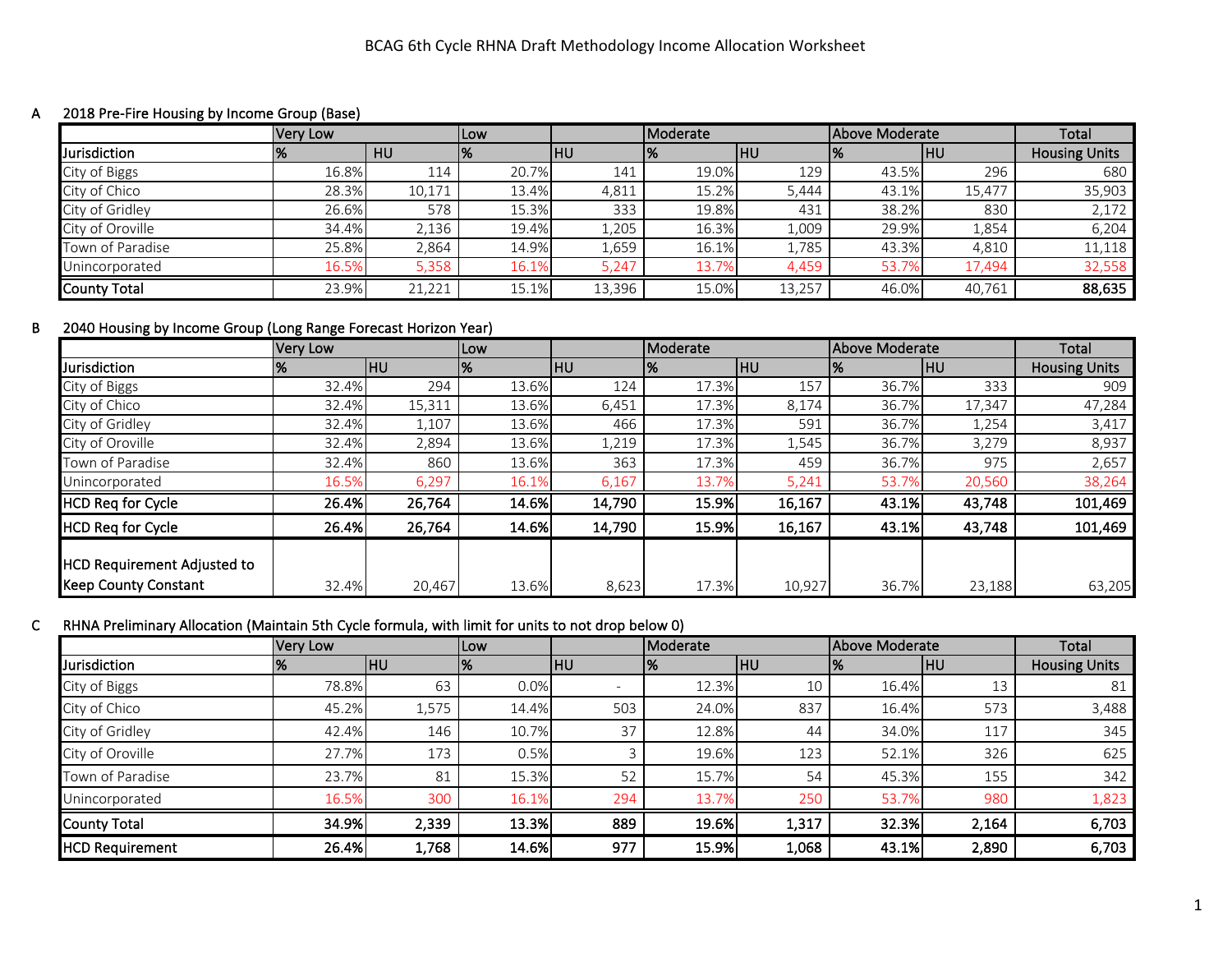#### D1 Modify to 2012 VL / Low Levels as Max

|                        | <b>Very Low</b> |           | Low   |            | Moderate |            | Above Moderate |            | Total                |
|------------------------|-----------------|-----------|-------|------------|----------|------------|----------------|------------|----------------------|
| Jurisdiction           | l%              | <b>HU</b> | %     | <b>IHU</b> |          | <b>IHU</b> | 1%             | <b>IHU</b> | <b>Housing Units</b> |
| City of Biggs          | 42.4%           | 34        | 0.0%  |            | 23.9%    | 18         | 31.8%          | 25         |                      |
| City of Chico          | 30.9%           | 1,079     | 9.9%  | 344        | 35.1%    | 1,222      | 24.0%          | 837        | 3,482                |
| City of Gridley        | 36.2%           | 125       | 9.1%  | 31         | 15.0%    | 52         | 39.7%          | 137        | 345                  |
| City of Oroville       | 27.7%           | 173       | 0.5%  |            | 19.6%    | 123        | 52.1%          | 326        | 625                  |
| Town of Paradise       | 22.8%           | 79        | 14.8% | 51         | 16.0%    | 55         | 46.4%          | 160        | 344                  |
| Unincorporated         | 16.5%           | 300       | 16.1% | 294        | 13.7%    | 250        | 53.7%          | 980        | 1,823                |
| County Total           | 26.7%           | 1,790     | 10.8% | 724        | 25.7%    | 1,719      | 36.8%          | 2,464      | 6,697                |
| <b>HCD Requirement</b> | 26.4%           | 1,768     | 14.6% | 977        | 15.9%    | 1,068      | 43.1%          | 2,890      | 6,703                |

### D2 Normalize to achieve State affordability targets

|                        | Very Low |       | ILow  |            | Moderate |         | Above Moderate |       | Total                |
|------------------------|----------|-------|-------|------------|----------|---------|----------------|-------|----------------------|
| Jurisdiction           |          | IHU   | %     | <b>IHU</b> |          | lhu     | 1%             | HU    | <b>Housing Units</b> |
| City of Biggs          | 45.7%    | 34    | 0.0%  |            | 15.5%    | 11<br>ᅩ | 38.9%          | 29    | 74                   |
| City of Chico          | 32.6%    | ,066  | 14.2% | 465        | 23.2%    | 759     | 30.0%          | 982   | 3,271                |
| City of Gridley        | 34.4%    | 123   | 11.8% | 43         | 9.0%     | 32      | 44.8%          | 161   | 359                  |
| City of Oroville       | 27.0%    | 171   | 0.7%  |            | 12.0%    | 76      | 60.3%          | 382   | 634                  |
| Town of Paradise       | 21.1%    | 78    | 18.7% | 69         | 9.3%     | 34      | 50.9%          | 187   | 368                  |
| Unincorporated         | 14.8%    | 296   | 19.9% | 397        | 7.8%     | 155     | 57.5%          | 1,149 | 1,997                |
| <b>County Total</b>    | 26.4%    | 1,768 | 14.6% | 977        | 15.9%    | 1,068   | 43.1%          | 2,890 | 6,703                |
| <b>HCD Requirement</b> | 26.4%    | 1,768 | 14.6% | 977        | 15.9%    | 1,068   | 43.1%          | 2,890 | 6,703                |

### D3 Normalize to achieve assigned jurisdictional total allocation

|                        | <b>Very Low</b> |       | <b>Low</b> |     | Moderate |            | Above Moderate |            | Total                |
|------------------------|-----------------|-------|------------|-----|----------|------------|----------------|------------|----------------------|
| <b>Jurisdiction</b>    | 1%              | HU    | ℅          | IHU |          | <b>IHU</b> | 1%             | <b>IHU</b> | <b>Housing Units</b> |
| City of Biggs          | 45.7%           | 37    | 0.0%       |     | 15.5%    | 12         | 38.9%          | 31         | 81                   |
| City of Chico          | 32.6%           | 1,136 | 14.2%      | 496 | 23.2%    | 809        | 30.0%          | 1,047      | 3,488                |
| City of Gridley        | 34.4%           | 118   | 11.8%      | 41  | 9.0%     | 31         | 44.8%          | 155        | 345                  |
| City of Oroville       | 27.0%           | 169   | 0.7%       |     | 12.0%    | 75         | 60.3%          | 377        | 625                  |
| Town of Paradise       | 21.1%           | フつ    | 18.7%      | 64  | 9.3%     | 32         | 50.9%          | 174        | 342                  |
| Unincorporated         | 14.8%           | 271   | 19.9%      | 362 | 7.8%     | 142        | 57.5%          | 1,049      | 1,823                |
| County Total           | 26.9%           | 1,803 | 14.4%      | 967 | 16.4%    | 1,101      | 42.3%          | 2,832      | 6,703                |
| <b>HCD</b> Requirement | 26.4%           | 1,768 | 14.6%      | 977 | 15.9%    | 1,068      | 43.1%          | 2,890      | 6,703                |